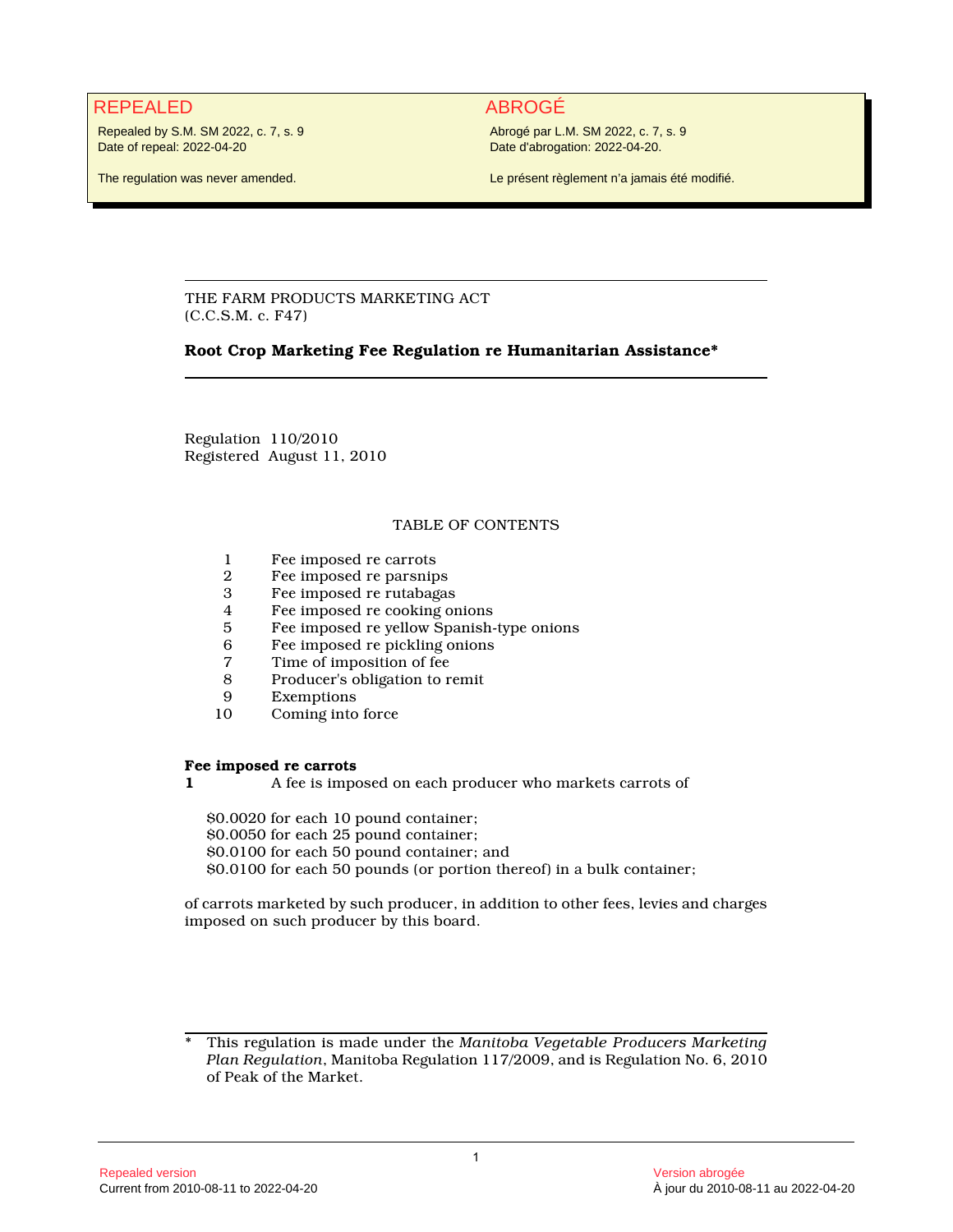# **Fee imposed re parsnips**

**2** A fee is imposed on each producer who markets parsnips of

\$0.0050 for each 10 pound container; \$0.0060 for each 12 pound container; \$0.0100 for each 20 pound container; \$0.0125 for each 25 pound container; \$0.0250 for each 50 pound container; and \$0.0250 for each 50 pounds (or portion thereof) in a bulk container;

of parsnips marketed by such producer, in addition to other fees, levies and charges imposed on such producer by this board.

# **Fee imposed re rutabagas**

**3** A fee is imposed on each producer who markets rutabagas of

\$0.0020 for each 10 pound container; \$0.0050 for each 25 pound container; \$0.0100 for each 50 pound container; and \$0.0100 for each 50 pounds (or portion thereof) in a bulk container;

of rutabagas marketed by such producer, in addition to other fees, levies and charges imposed on such producer by this board.

# **Fee imposed re cooking onions**

**4** A fee is imposed on each producer who markets cooking onions of

\$0.0050 for each 25 pound container; \$0.0100 for each 50 pound container; \$0.0200 for each 100 pound container; and \$0.0200 for each 100 pounds (or portion thereof) in a bulk container;

of cooking onions marketed by such producer, in addition to other fees, levies and charges imposed on such producer by this Board.

# **Fee imposed re yellow Spanish-type onions**

**5** A fee is imposed on each producer who markets yellow Spanish-type onions of

\$0.0050 for each 25 pound container; \$0.0100 for each 50 pound container; and \$0.0100 for each 50 pounds (or portion thereof) in a bulk container;

of yellow Spanish-type onions marketed by such producer, in addition to other fees, levies and charges imposed on such producer by this Board.

# **Fee imposed re pickling onions**

**6** A fee is imposed on each producer who markets pickling onions of

\$0.0040 for each 10 pound container;

\$0.0100 for each 25 pound container; and

\$0.0100 for each 25 pounds (or portion thereof) in a bulk container;

of pickling onions marketed by such producer, in addition to other fees, levies and charges imposed on such producer by this board.